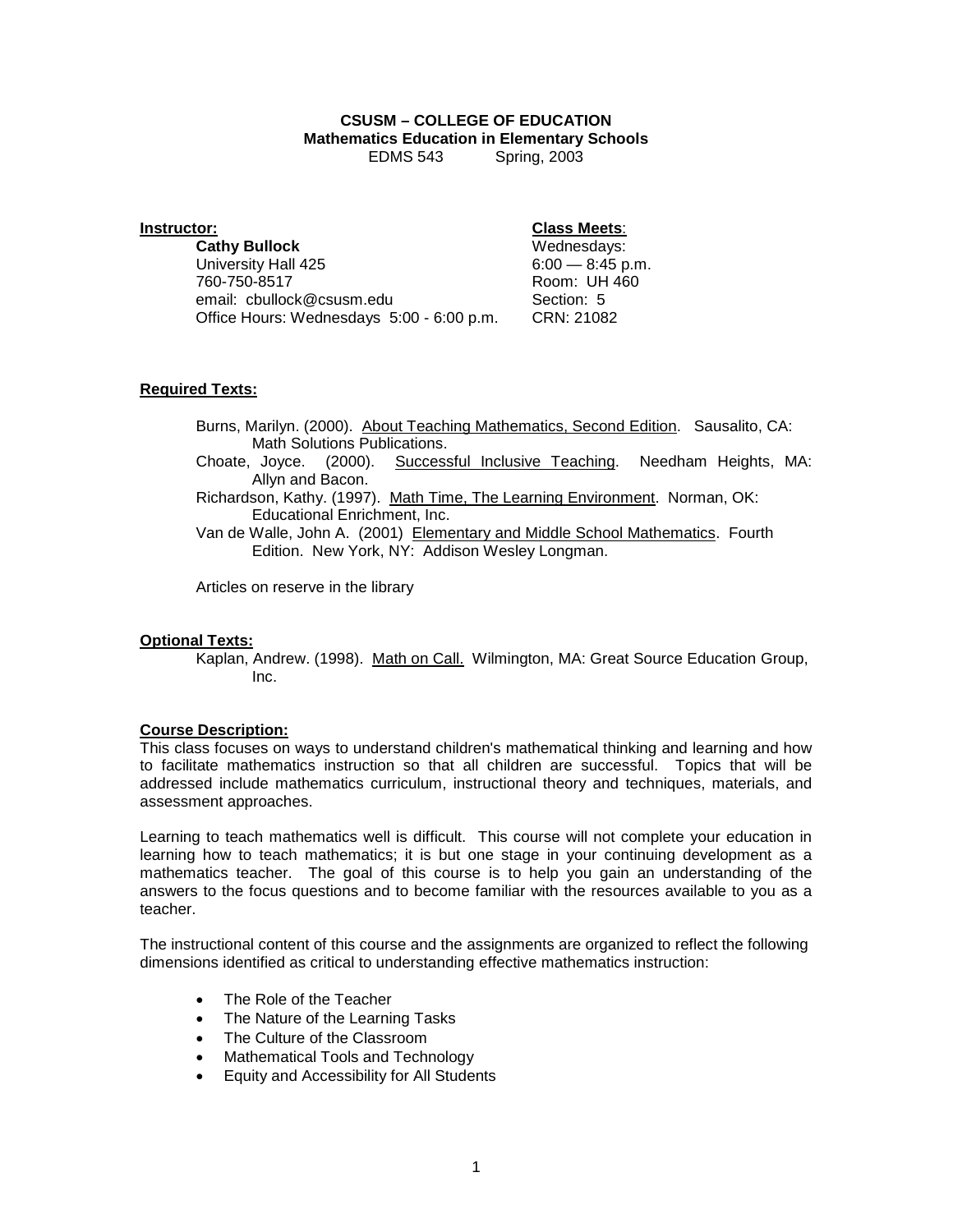#### **Focus Questions:**

These focus questions will serve as a guide throughout the course. They will direct our thinking and study as we learn more about teaching children mathematics. When you complete this course, you should have knowledge, understanding, and experiences that will help you answer these questions.

- **1. How do children develop mathematical understanding, competence, and confidence?**
- **2. How does the culture of the classroom affect mathematical communication and learning?**
- **3. How does the teacher help all children become successful in learning mathematics?**
- **4. How will you continue to develop your mathematical understanding, confidence, and competence?**

### **COURSE REQUIREMENTS:**

#### **Attendance and Participation:**

Punctual attendance and active participation are essential in this class, not only for you to learn, but so that others may benefit from your input. Your final grade in this course will be lowered one half of one letter grade for every absence after your first. Four or more absences may result in a failing grade for this course. Since it is expected that everyone will actively participate in all class sessions, final grades will be lowered for lack of participation. Arriving late or leaving early will be interpreted as lack of participation.

**Note:** If you have extraordinary circumstances in your life that will impact your assignments or attendance, please let me know. Absences for illness and other critical or emergency situations may be excused and will be evaluated on a case-by-case basis. Make-up assignments may be required. If you have any concerns, please speak with me about them.

## **Assignments:**

**All written assignments must be typed and double-spaced.** Each assignment is due on the date indicated on the syllabus. Grades on assignments will be lowered by at least one point for each day the assignment is late. After two weeks, the assignment will not be accepted. Please be sure to read and understand the university policy on plagiarism and cheating as it will be strictly enforced. Academic dishonesty will not be tolerated and will result in a failing grade for this course and will be reported to the university. Assignments (other than reading reflections) may be revised and resubmitted for re-grading up to one week after the assignment has been returned. After one week, no revisions will be accepted.

#### **Reading Reflections (20 points) Due: Each class beginning**

#### Ten 1-2 page reading reflections are required for this course and are due at the beginning of each class meeting. The purpose of this assignment is to prepare you for class discussions by giving you an opportunity to reflect on the reading scheduled for that day. *Therefore, no late reflections will be accepted***.** Since there are fourteen readings assigned, you may skip writing up to four reflections to complete the 20 points. Each reflection is worth 2 points. You are still expected to complete all of the assigned readings. For each set of readings, respond to the main ideas of the literature by writing about your ideas, opinions, and experiences as they relate to the topic. Do not summarize the reading; reflect on the issues.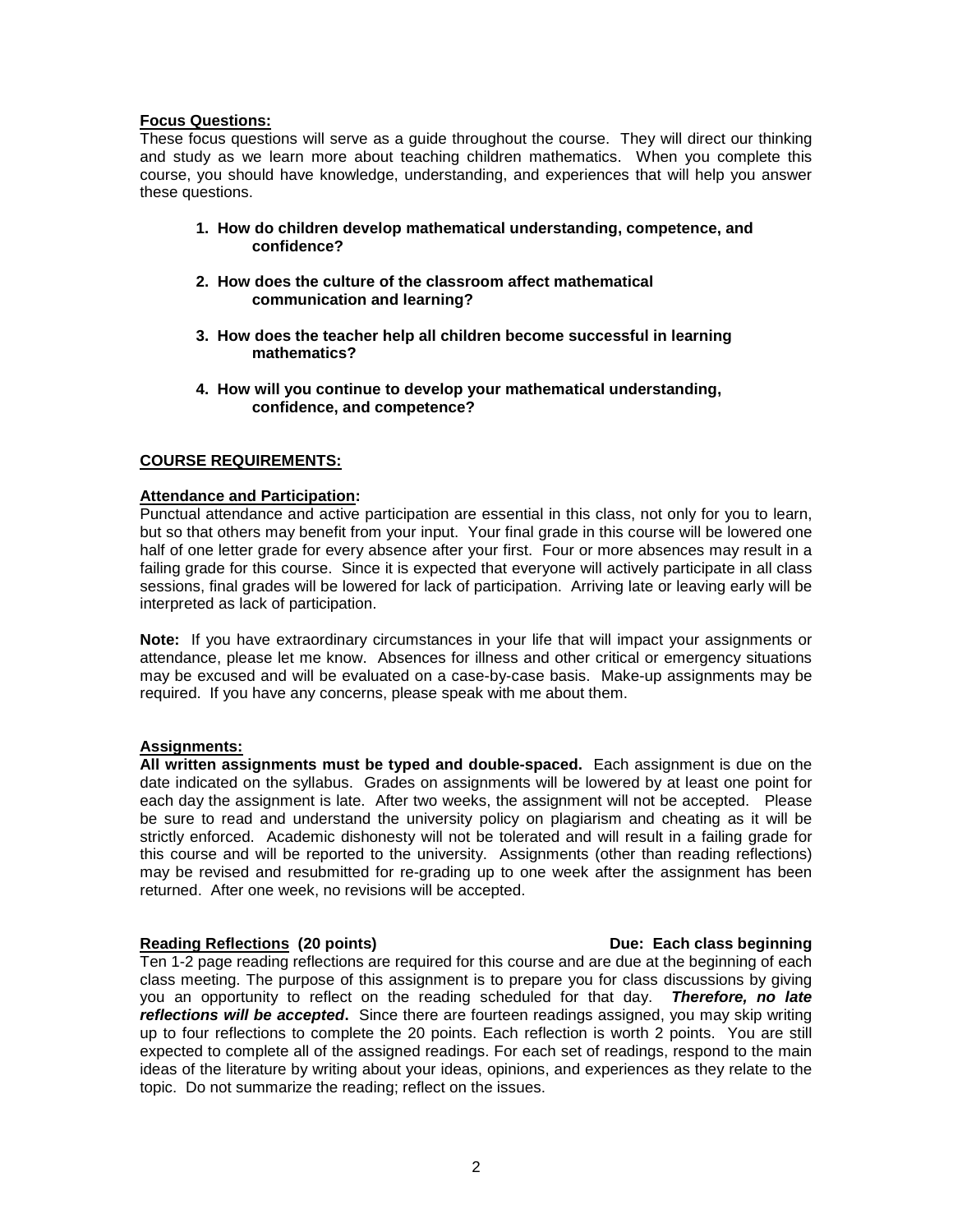### Mathematics Web Sites (10 points) **Due: Wednesday, February 5**

This assignment will give you the opportunity to explore web sites in the area of elementary mathematics education. You will describe three different sites, give your opinion in connection with our class readings and discussions of the information on each, and print an example of what you locate for each site.

#### **Teacher Interview Reflection (12 points) Due: Wednesday, February 26**

This assignment will provide you the opportunity to interview a classroom teacher as to his or her goals and methods for establishing an effective classroom culture for learning mathematics. Questions for the interview will be discussed in class. After the interview, you will write a paper summarizing and reflecting on the interview and drawing connections to class readings and discussions.

#### **Classroom Observation Reflection (15 points) Due: Wednesday, March 12**

This assignment is designed to give you an opportunity to observe an elementary classroom in action and make connections to our class discussions and readings. You will make arrangements to visit a local elementary school and observe two mathematics lessons in the same classroom. After your observations, you will write a paper reflecting on the culture of the classroom.

#### **Student Interview Reflection (15 points) Due: Wednesday, April 9**

mathematics. You will arrange to visit a local elementary school and interview two students about their thinking in mathematics. After the interview, you will write a paper describing the children's ideas and strategies. You should also consider what you would do next in order to continue the children's learning experiences. Based on what you learned in the interview, what would the next steps be for each child? Be sure to make connections to our class readings and discussions.

### **Planning and Teaching a Lesson Reflection (18 points)**

#### **Due: Lesson Plan: Wednesday, March 26 Due: Lesson Plan/Teaching Reflection: Wednesday, April 23** You will plan a mathematics lesson including the key components, which you will teach to a small group of students in an elementary class. You will share your lesson plan with a few members of your cohort group in a class discussion and consider the feedback you receive. You will also discuss the lesson plan with the classroom teacher so that you can be sure that it is appropriate to the students and so that arrangements can be made for you to teach the lesson. After teaching the lesson, you will write a reflection on the experience and turn in both the lesson plan and the reflection. Be sure to make connections to our class readings and discussions.

### **Literature Connection (10 points) Connection Due: Wednesday, April 30**

This assignment is designed to help you begin thinking about children's literature as a resource for teaching mathematics in context. You will select one children's book that you think makes interesting links to mathematics and would enhance students' learning. You will write a brief description of the book, indicate appropriate grade level(s), explain the mathematics connections (California Mathematics Standards), and how you would use it. During class you will give a brief presentation about your book and the application you suggest. The write up is worth 7 points and the oral presentation is worth 3 points. Please bring 30 copies.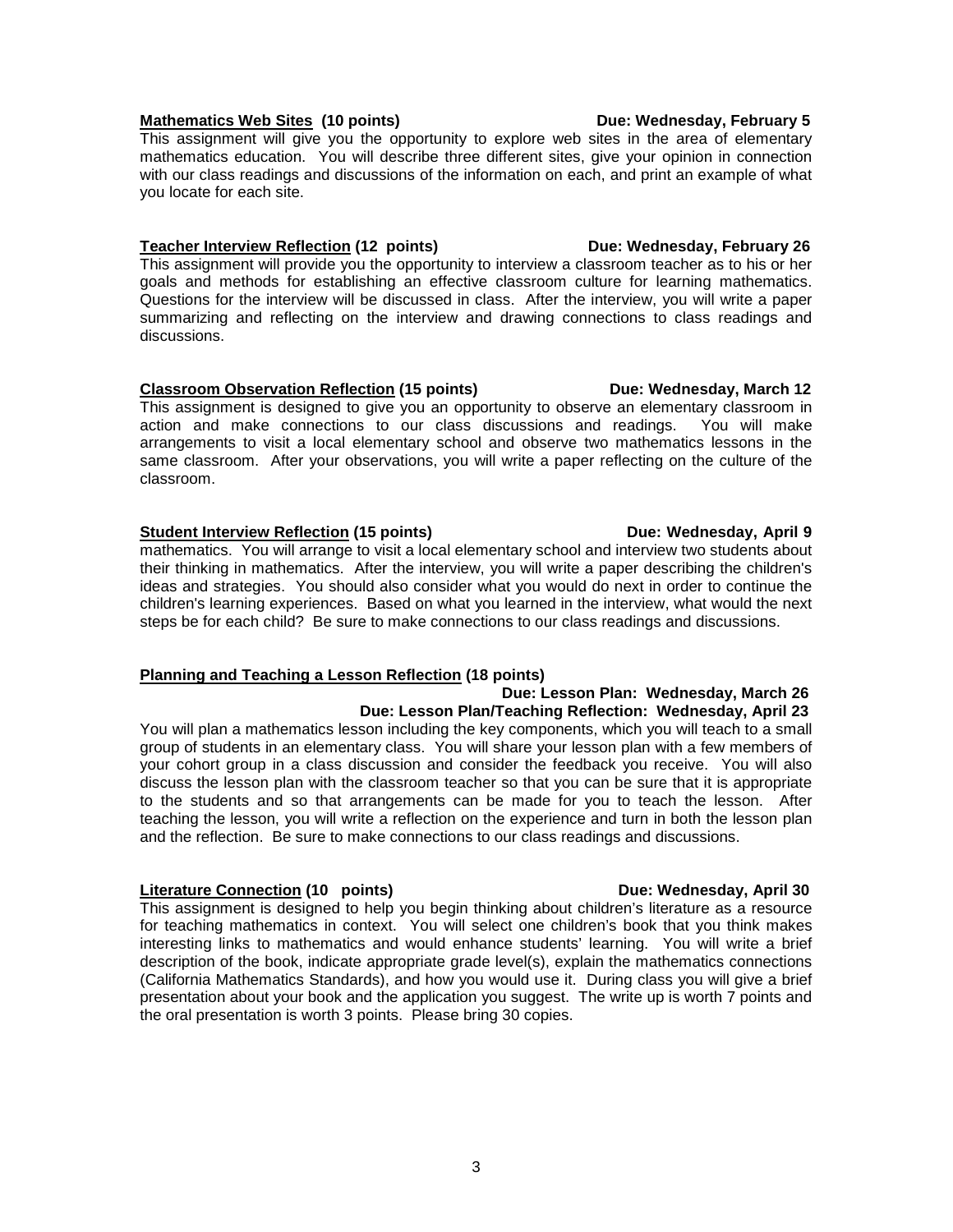#### **Grading Scale:**

Grades will be based on the following grading scale. You must maintain a B average in your teacher education courses to receive a teaching credential from the state of California.

 $A = 90 - 100\%$  $B = 80 - 89%$  $C = 70 - 79%$  $D = 60 - 69%$  $F =$ Below 60%

#### **Writing Requirement:**

CSUSM has adopted an all-university writing requirement. In each course, students are required to write at least 2500 words (approximately 10 pages) in essays, exercises, papers or examinations. CSUSM has a free writing center to assist students with their writing projects.

#### **College of Education Mission Statement**

The mission of the College of Education Community is to collaboratively transform public education by preparing thoughtful educators and advancing professional practices. We are committed to diversity, educational equity, and social justice, exemplified through reflective teaching, life-long learning, innovative research, and ongoing service. Our practices demonstrate a commitment to student-centered education, diversity, collaboration, professionalism, and shared governance. (Adopted by COE Governance Community October, 1997)

**CLAD Emphasis:** In 1992, the College of Education voted to infuse Crosscultural, Language and Academic Development (CLAD) competencies across the curriculum. The CLAD competencies, which are appropriate, are covered in this course.

**Special Education:** Consistent with the intent to offer a seamless teaching credential in the College of Education, this course will demonstrate the collaborative infusion of special education competencies that reflect inclusive educational practices.

**Technology:** This course infuses technology competencies to prepare our candidates to use technologies, emphasizing their use in both teaching practice and student learning.

**Electronic Reserve System:** All of the articles are available on the Eres. The password for our class is "teach math" – no quote marks, all lower case. The other directions for accessing the system are available on the "Information and Instructions" paper available at the library or go to the University's home page and click on "library."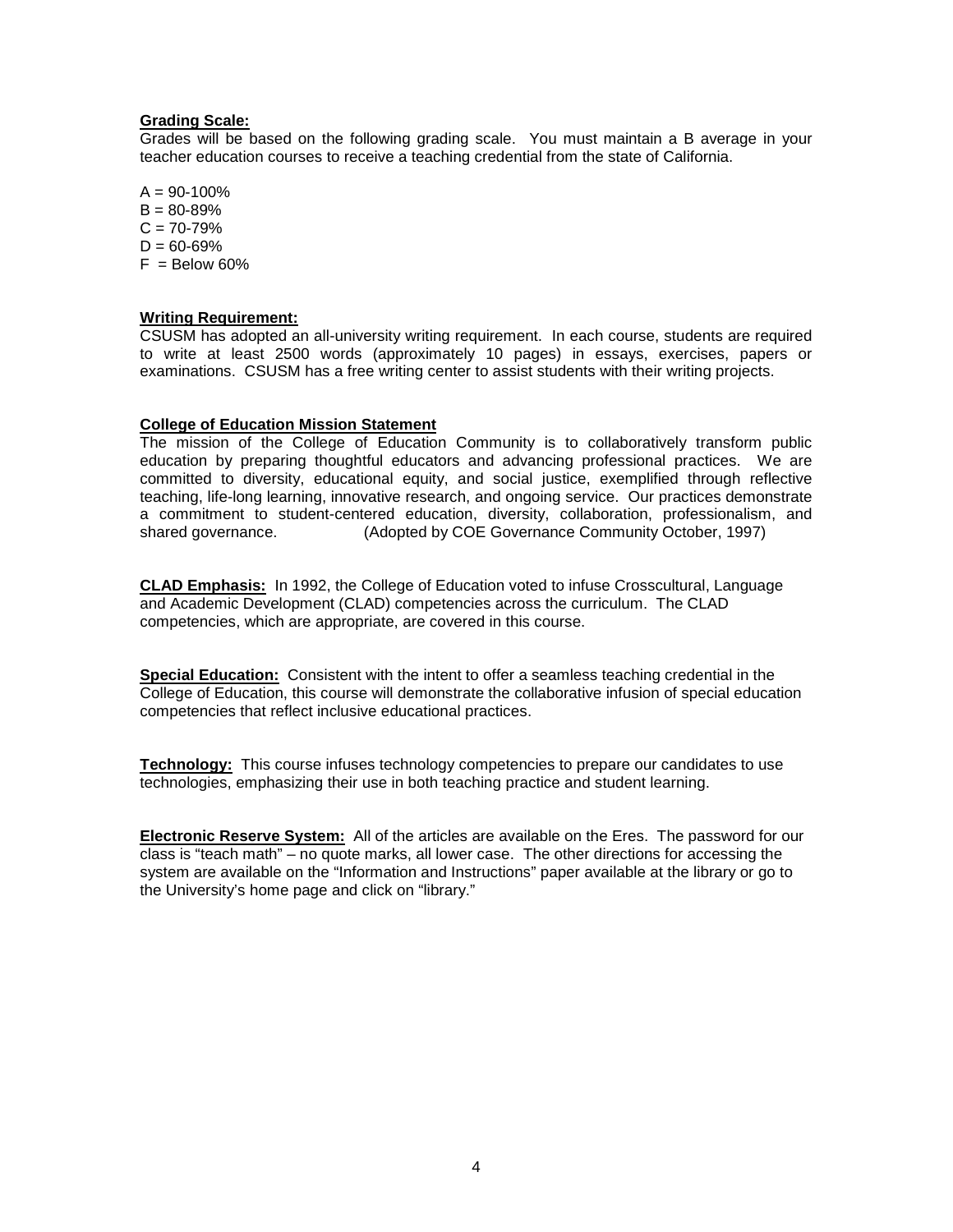## **Written Assignment Criteria**

**The following criteria are suggested for producing quality write ups.**

- **Carefully read each assignment and follow all of the directions.**
- **Begin with an introduction and end with a conclusion.**
- **All of these assignments are reflections and should show evidence of thoughtful consideration of your opinions, experiences, and connections to our class discussions and readings.**
- **Include specific examples and clear explanations.**
- **Use appropriate written language, not conversational form.**
- **Proofread carefully so that spelling, grammar, and punctuation are correct.**

# **Mathematics Web Sites**

### **Assignment Due: Wednesday, February 5, 2003**

This assignment will give you the opportunity to explore web sites in the area of elementary education mathematics. Select three mathematics web sites to review. Write a one page paper for each site. First, write a short description of the information located in each site (1 point). After the site description, write about **your opinion of the site in relationship to our class readings and discussions** (1 point).Then print a one to two page example of what you found for each site (1 point).

This assignment is worth 10 points. Your work will be evaluated on the completeness and thoughtfulness of your ideas.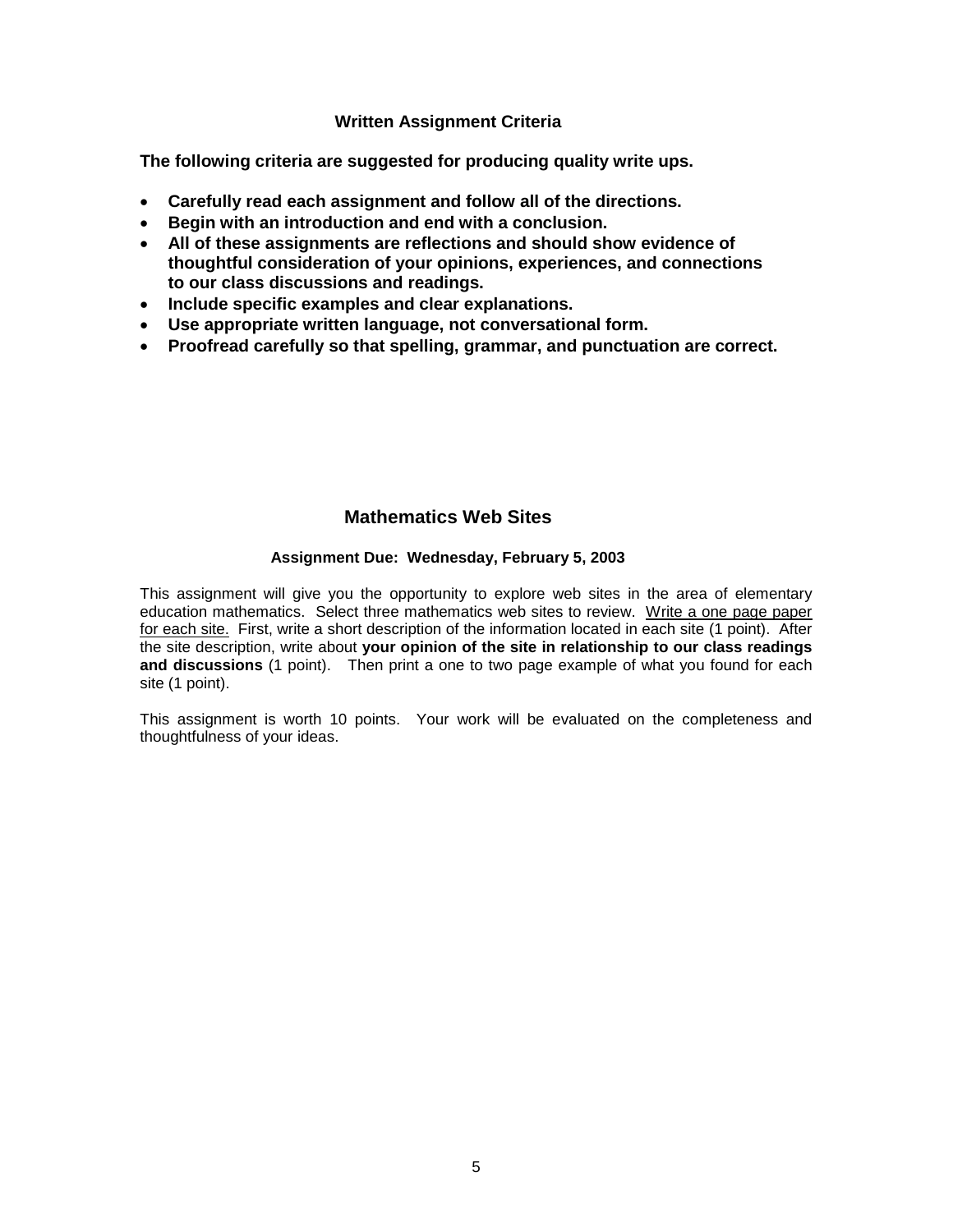# **Teacher Interview Reflection**

#### **Assignment Due: Wednesday, February 26, 2003**

This assignment will provide you the opportunity to interview an elementary classroom teacher as to his or her goals and methods for establishing an effective classroom culture for learning mathematics. Questions for the interview will be discussed in class. After the interview, you will write a 3-4 page paper summarizing and reflecting on the interview and drawing connections to class readings and discussions.

You should ask your teacher if s/he would be willing to talk with you for 20-30 minutes. If so, you should jointly set a time that is convenient. You may also want to ask your teacher if s/he is willing to have the conversation tape-recorded. Tape-recording would allow you to focus more on the conversation and less on note-taking. However, I suggest that even with a tape-recording, you take some notes in case of technical difficulties.

When you meet with your teacher, you should ask the following questions. Be sure to budget your time, so that you can ask all of these questions.

- 1. What type of classroom culture do you want to create for your students for learning mathematics? (2 points)
- 2. What do you do to achieve that atmosphere? (2 points)
- 3. Describe your expectations of each child's role in his/her learning and how do you get these expectations across to the children? (2 points)
- 4. What types of assessment do you use to determine your students' understanding and progress? (3 points)

#### **What to Turn In:**

- After your interview, you will write a 3-4 page paper reflecting on your conversation with the teacher. You do not need to repeat the interview but make adequate references to the points the teacher made so that I can understand the comments you make. Make some conclusions about what you think of the teacher's approaches, ideas, etc.
- Include a brief description of the teacher's situation, i.e. grade level, type of school, number of students (1 point).
- **Make connections to our class readings and discussions** (2 points)**.**

#### **Grading**

This assignment is worth 12 points. Your work will be evaluated on the completeness and thoughtfulness of your comments.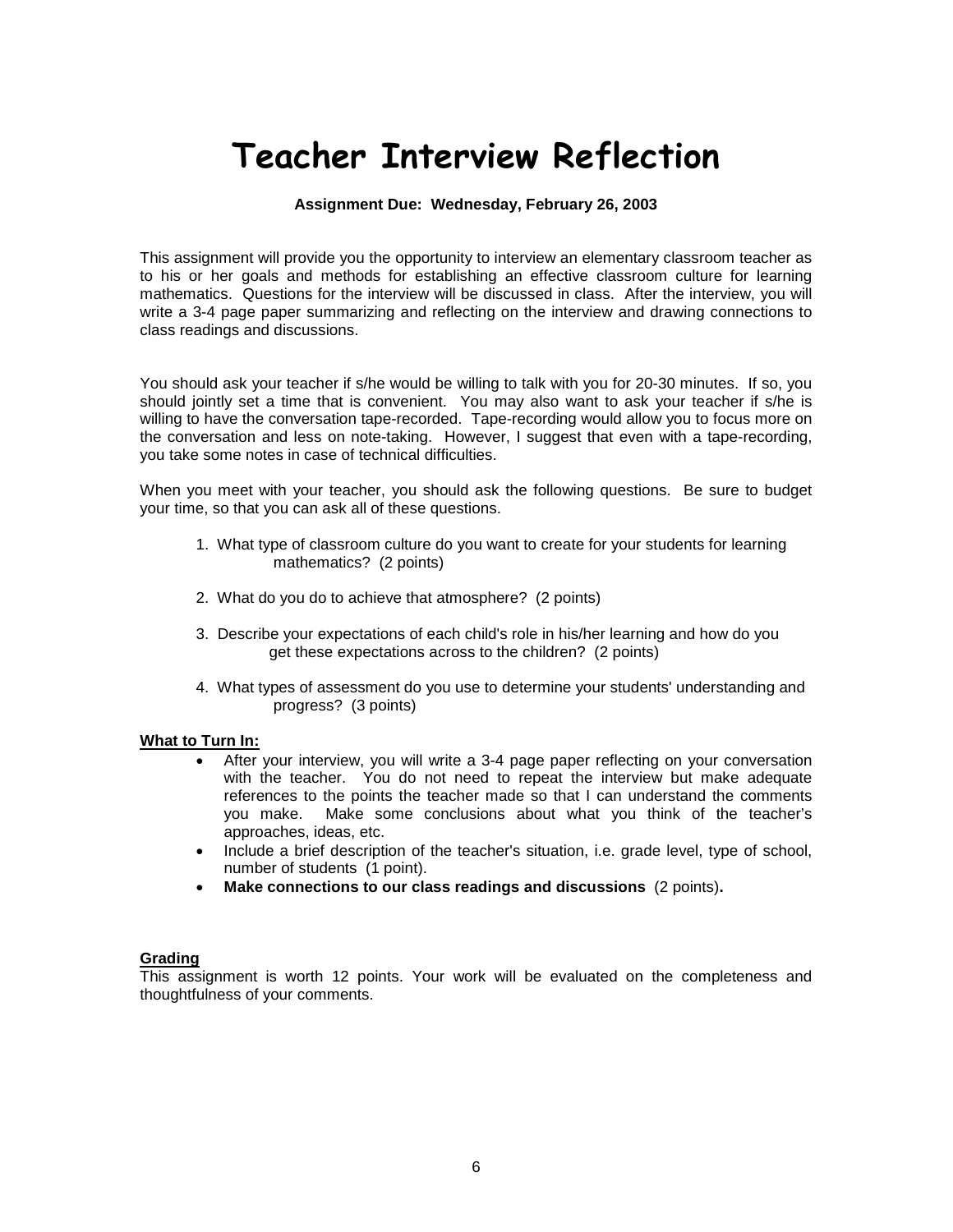# **Classroom Observation Reflection**

#### **Assignment Due: Wednesday, March 12, 2003**

This assignment is designed to give you an opportunity to observe an elementary mathematics classroom in action and make connections to our class discussions and readings.

Observing a classroom can be somewhat overwhelming. Therefore, you should focus on these two areas:

#### **1. Organization (6 points)**

- Describe the physical arrangement of the classroom.
- Describe some of the routines or procedures that you observed.
- How well did the students seem to follow the routines or procedures?

#### **2. Communication (6 points)**

- Describe the communication among students.
- Describe the communication between the teacher and the entire class.
- Describe the communication between the teacher and individual students.

#### **What to Turn In:**

- After your observation, you will write a 3-4 page paper reflecting on what you learned about classroom organization and communication. You should identify specific examples that led you to these conclusions. Try to address all of the bulleted points below each area heading as these directions are included to help you focus your observation. In your paper, make sure that you go beyond the actual activities of the classrooms. I am interested in how you **interpret** these activities and what you have learned from the experience.
- Include a brief description of the classroom situation, i.e. grade level, type of school, number of students (1 point).
- **Make connections to our class readings and discussions** (2 points)**.**

#### **Grading**

This assignment is worth 15 points. Your work will be evaluated on the completeness and depth of your discussions.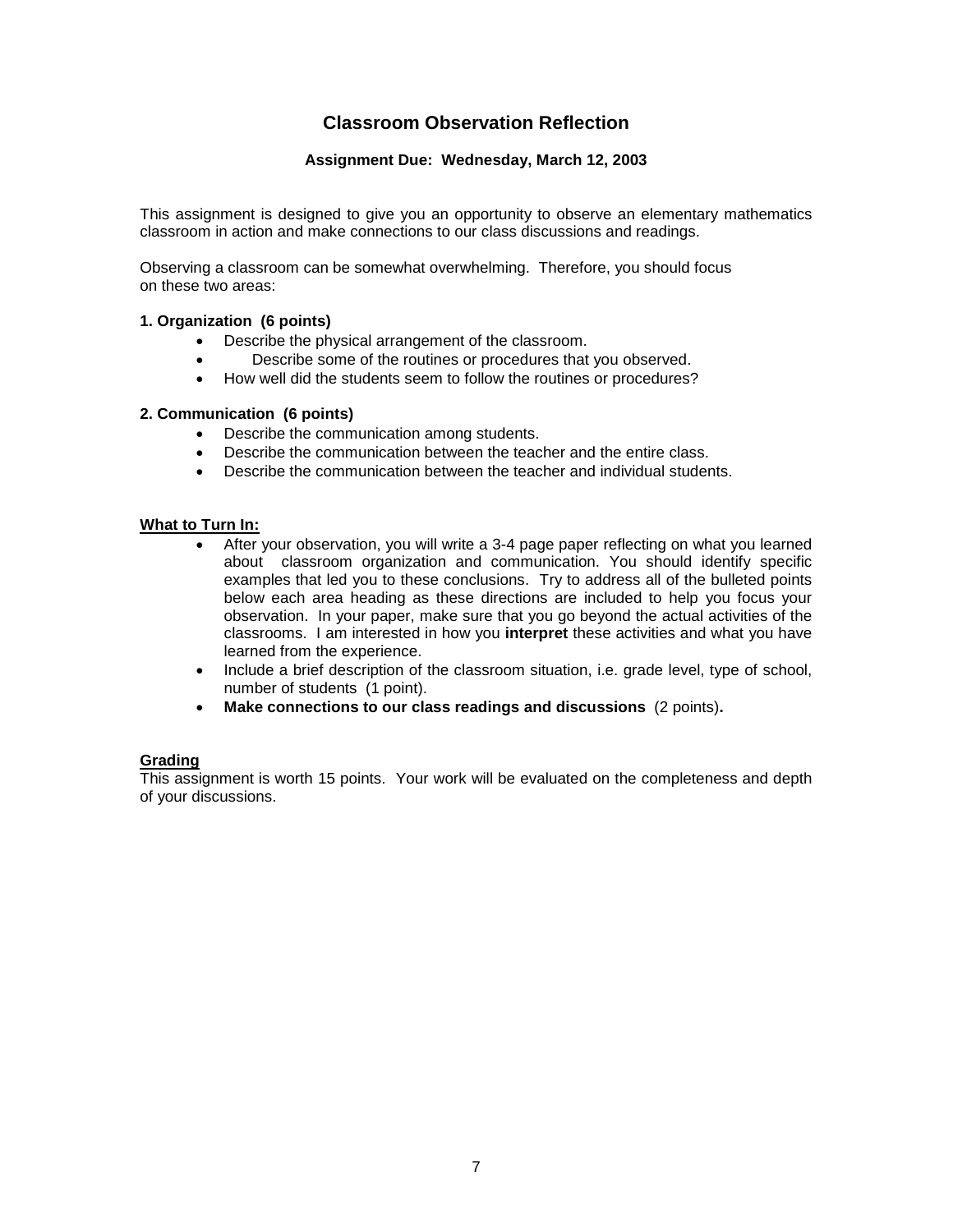# **Student Interview Reflection**

#### **Assignment Due: Wednesday, April 9, 2003**

This assignment is designed to give you an opportunity to focus on children's thinking about mathematics. Make arrangements to interview two students, one in grades K-3 and one student in grades 4-6. **Interview questions will be provided during class.**

For the interview, be sure to consider the following:

- The best thing you can be is genuinely curious. Remember the point of the interview is to discover how the child thinks -- *not* to guide the child to the correct answer.
- Be careful to respond similarly to correct and incorrect answers. Be curious about all responses.
- Your primary role is to listen. Make sure you allow enough "wait time" -- children need time to think before answering.
- If you feel that the child is really struggling and frustrated, you may want to adjust the questions or if all else fails, end the interview early.

**Note:** You should not tape-record/video-tape any interview.

#### **What to Turn In:**

After the interviews, write a 3-4 page reflection about the following points:

- what you learned about each child's thinking, i.e. strategies for solving the problem (6 points 3 for each student)  $(6$  points  $-3$  for each student)
- what you saw in regards to each child's confidence and attitude about doing mathematics (4 points — 2 for each student)
- what you would plan to teach each child to continue his/her learning on the topic (2 points — 1 for each student)

#### **Be sure to make connections to our class discussions and readings (3 points).**

#### **Grading**

This assignment is worth 15 points. Your work will be evaluated on the completeness and thoughtfulness of your comments.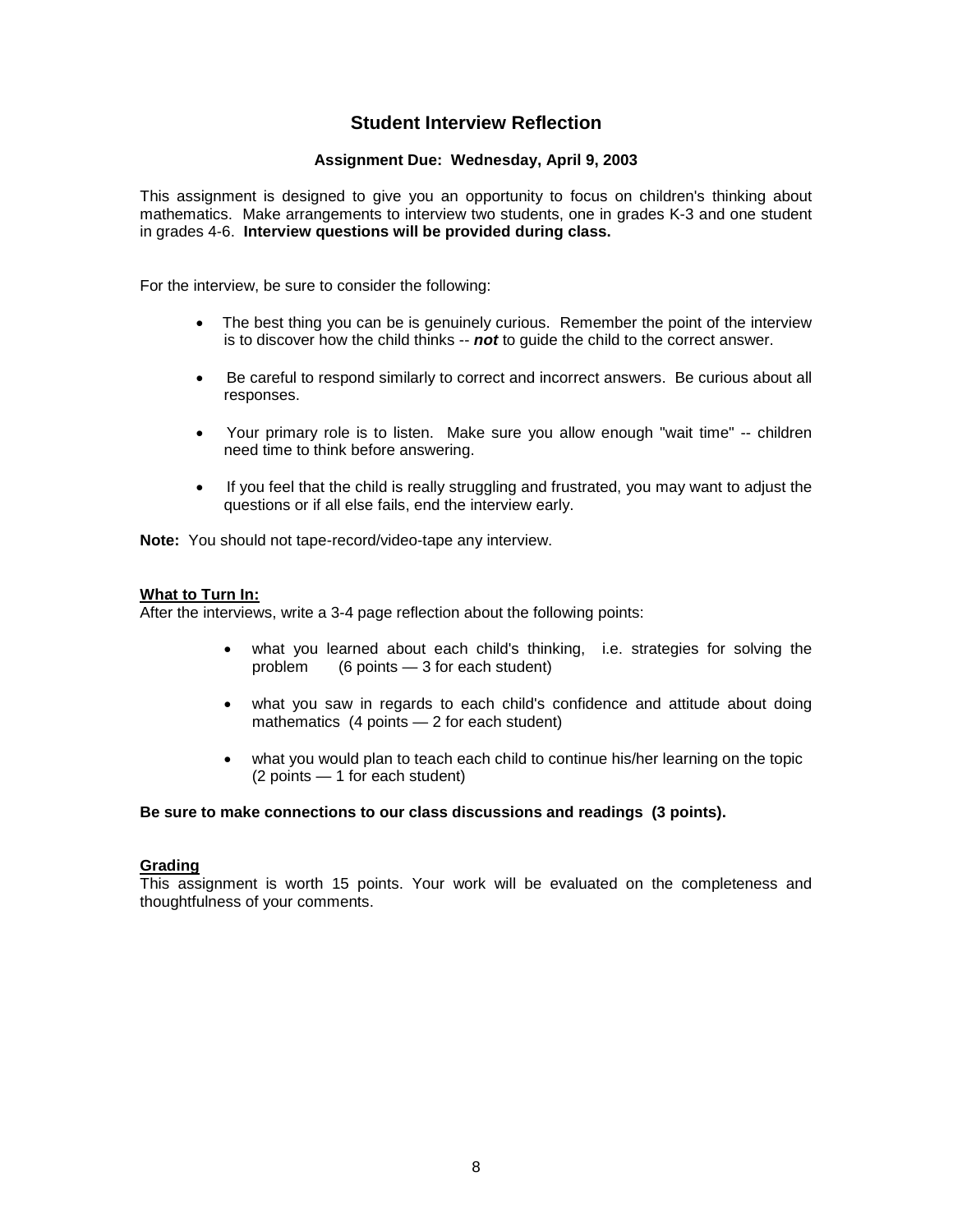# **Lesson Plan and Teaching Reflection Assignment**

#### **Assignment Due: Lesson Plan — Wednesday, March 26, 2003 Lesson Plan and Teaching Reflection — Wednesday, April 23, 2003**

This assignment provides an opportunity for you to experience teaching a mathematics lesson to a small group of elementary children.

#### **Arrangements**

You need to consult with the classroom teacher who is providing you with this opportunity. Make arrangements to teach a lesson that complements the instructional plans of that classroom teacher.

- You should plan to teach for about 30 minutes.
- You and the classroom teacher should determine the best group size but you must teach at least 3 children at one time. If possible, you should observe these children before you plan and teach your lesson. These observations will help you identify the children's prior knowledge and means of addressing the needs of all learners in the group.
- Be sure to arrange for a time and place to teach the lesson. This could occur in the classroom or outside of the classroom (in an adjoining space).

#### **Plan the Lesson**

**Select one or two mathematics standards that you plan to teach. Then plan a lesson using the lesson plan format on page 11 of the syllabus.** Be sure to consider the points below as you develop your ideas..

- As you write the lesson plan, include as much information as is necessary to provide a clear picture to you and someone else. Be sure to describe ways you plan to address the needs of all learners.
- Try to visualize how the lesson will occur so that you can anticipate ways to adjust your lesson plan. You may want to write down these options so that you can remember them more easily if you need to use one or more.
- **Remember to focus on what you intend the students to learn**. In your lesson plan, be sure to indicate how you will know what the students have learned. Be sure to specify what you are looking for.
- If possible, share your lesson plan with the classroom teacher, and consider the feedback that may be offered.
- You must bring a lesson plan to class on **Wednesday, March 26, 2003.** You will receive feedback on your lesson plan during our class from your colleagues.

#### **Teach the Lesson**

Teach the lesson as planned, making adjustments as you feel necessary.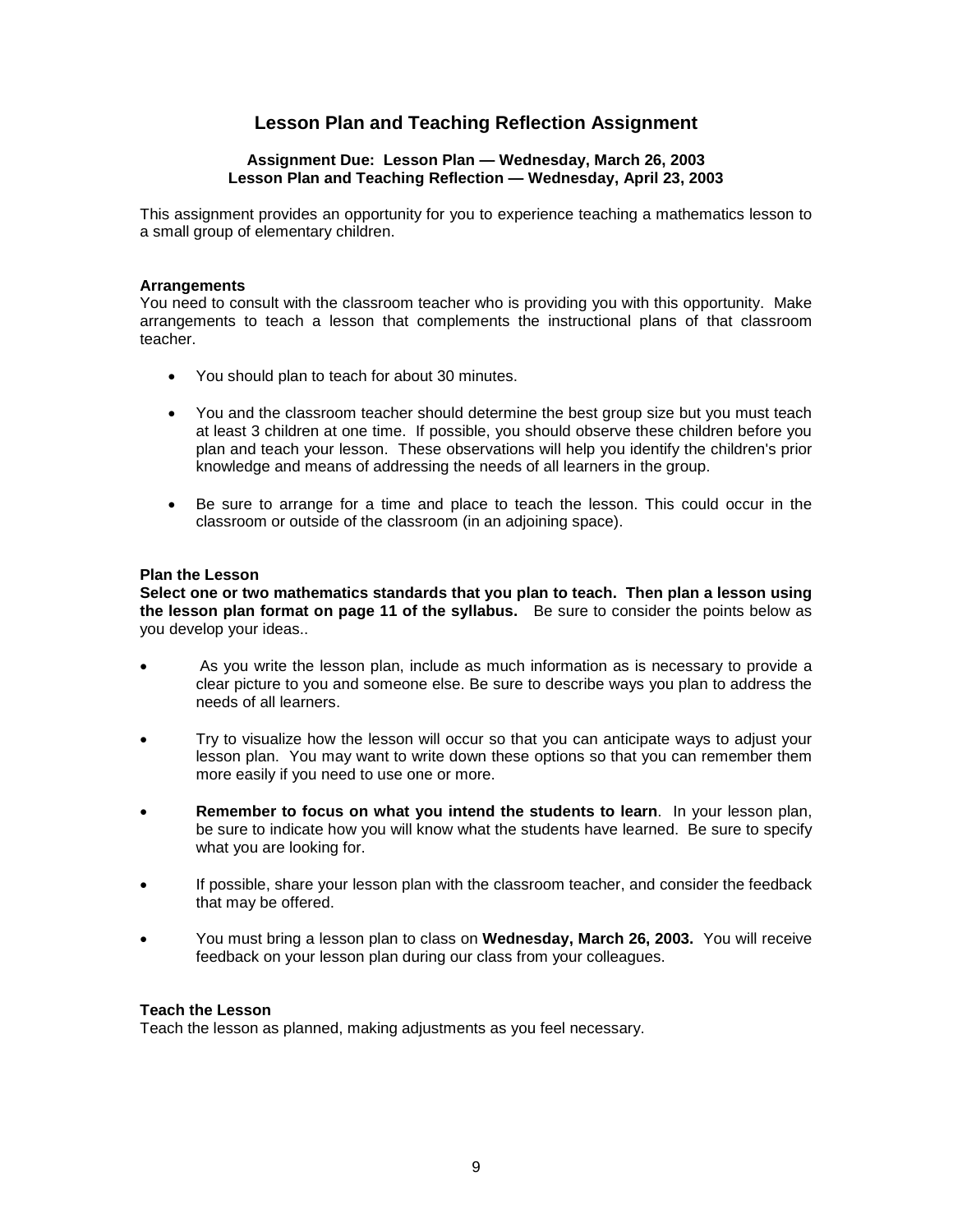#### **Reflect and Complete the Write-up**

You must turn in a 3-4 page paper describing what happened and your reflections on both the lesson and the effectiveness of the lesson plan. Remember that the lesson plan and the actual lesson may or may not be exactly the same.

You must answer the following questions in your write-up:

- Briefly describe the student group, grade level, etc. (1 point)
- What did the students learn? Was the lesson objective accomplished? (Include a reference to the mathematics standard(s) that you taught.) (2 points)
- How do I know what they learned? (2 points)
- Did I have to make changes or adjustments, and what were they? (1 point)
- What were the students' attitudes about mathematics? Did they show confidence? (2 points)
- If I had the opportunity to work with these students again, what would I do next? (1 point)
- What did I learn from planning and teaching this lesson? (2 points)

#### **You should make connections to class readings and discussions**. (2 points)

Be sure to include the lesson plan you used with your write-up. (5 points)

#### **Due Dates**

Your **lesson plan** is due on **Wednesday, March 26, 2003.**  The **write-up** is due no later than **Wednesday, April 23, 2003.**

#### **Grading**

Your assignment will be evaluated on the description and justification of your lesson plan and the completeness and quality of your reflections. This assignment is worth 18 points.

*Good planning and teaching provide for effective learning. Have fun with this opportunity. You will learn a lot even when situations don't turn out exactly as you have planned.*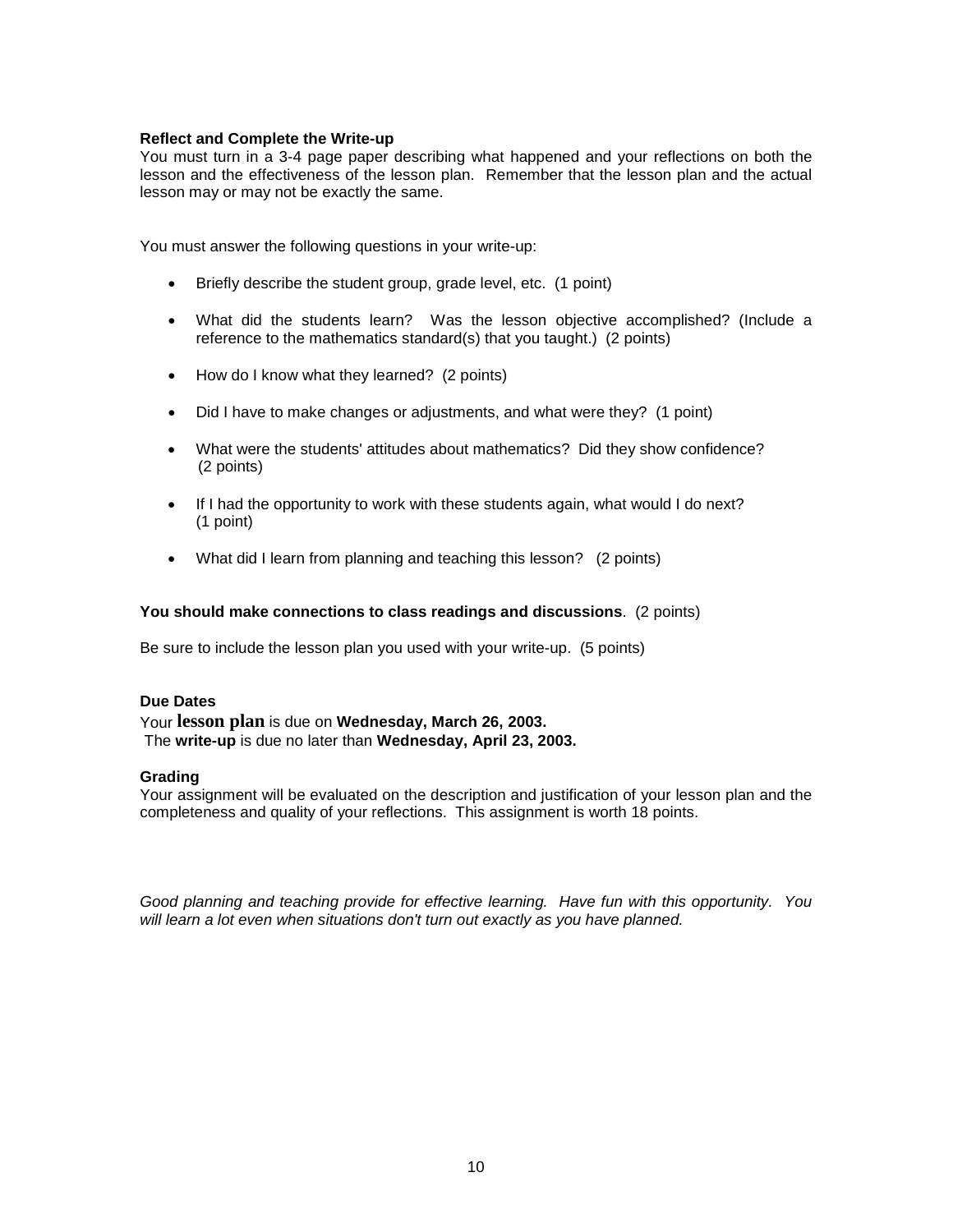# **Essential Lesson Plan Components**

**1. Student Group:** grade level, number of students, learning level(s)

# **2. Lesson focus:**

• What do I want my students to learn? Include a reference to the specific mathematics standard that you are teaching.

# **3. Connections to other learning:**

- What do students need to know prior to this lesson, and how am I going to connect this lesson to what the students already know?
- How does the lesson fit with the other lessons in the unit?

# **4. Instruction – the plan for the lesson:**

- What teaching strategies will I use? (e.g. direct instruction, cooperative learning, discussion, etc.)
- How will I be sure to address the needs of all learners? (e.g. English language learners, students who are eligible for Special Education, GATE students, etc.)

(e.g., vocabulary development, active student participation, use of support materials, student groupings, etc.)

• How will I pace the lesson? (e.g., timing, order of activities, etc.)

# **5. Assessment – checking for understanding:**

- How will I check for understanding during the lesson?
- Will I check for understanding at the conclusion of the lesson, and if so how?

# **6. Materials needed:**

- What materials do I need to teach this lesson? (e.g., realia, manipulatives, visuals, graphics, etc.)
- Where will I put the materials and how will they be handed out and collected?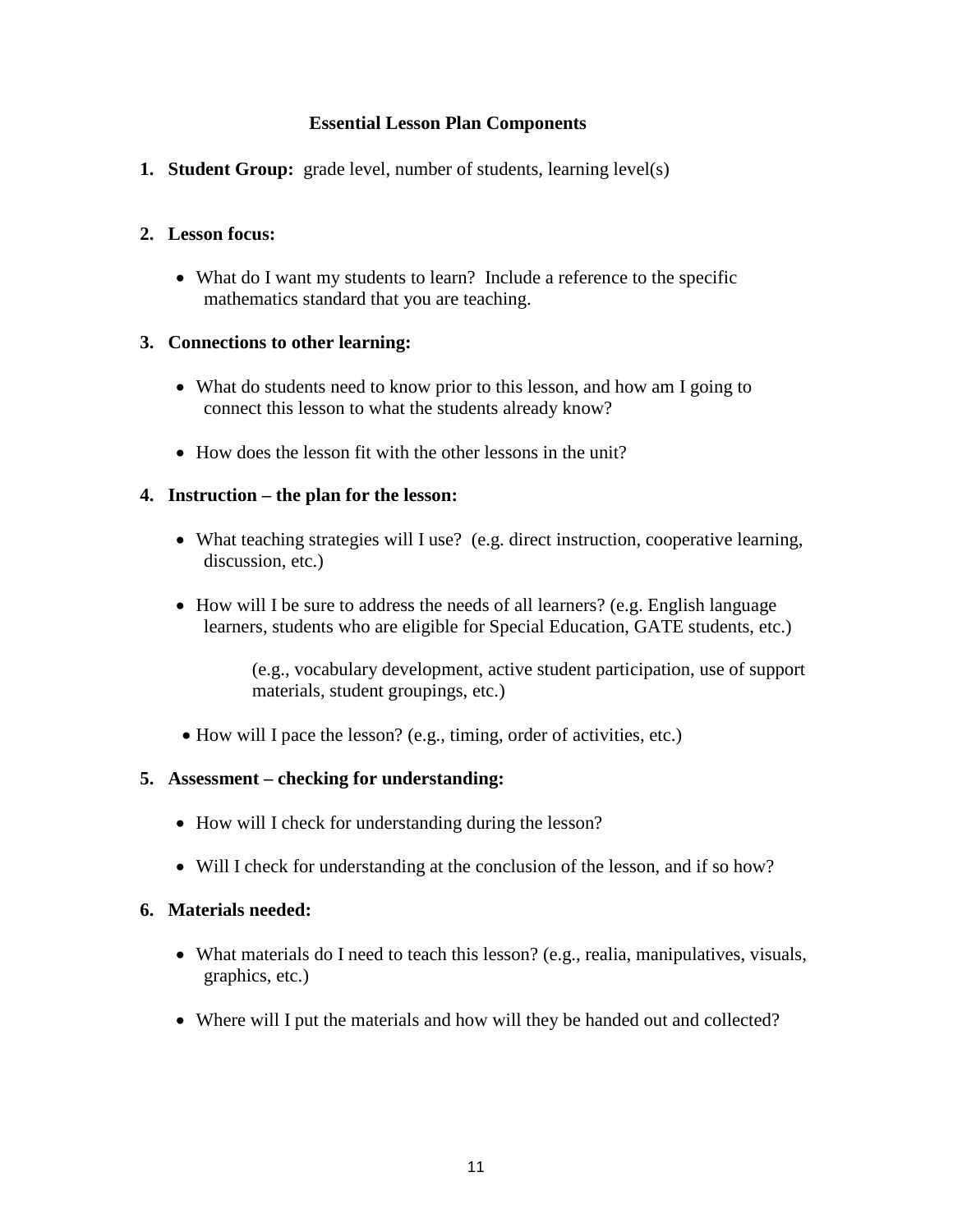# **Literature Connections Collection**

### **Assignment Due: No later than Wednesday, April 30, 2003**

This assignment is designed to help you begin collecting children's literature resources. You will select one children's book that you think makes interesting links to mathematics and would enhance your students' learning. You will write a brief description of the book, indicate appropriate grade levels, explain the mathematics connections (which Mathematics Standards are addressed), and how you would use it. During class you will give a brief (5 minute limit) presentation about your book and the application you suggest.

**Grading:** This assignment is worth 10 points. The write up is worth 7 points, and the oral presentation is worth 3 points. Please bring thirty copies of your write-up.

# **Literature Connections Format**

Name:

Book Title:

Author:

Date of Publication and Publisher:

Description of the Book:

Appropriate Grade Levels:

Mathematics Connections (Mathematics Standards):

Ideas for Using the Book*:*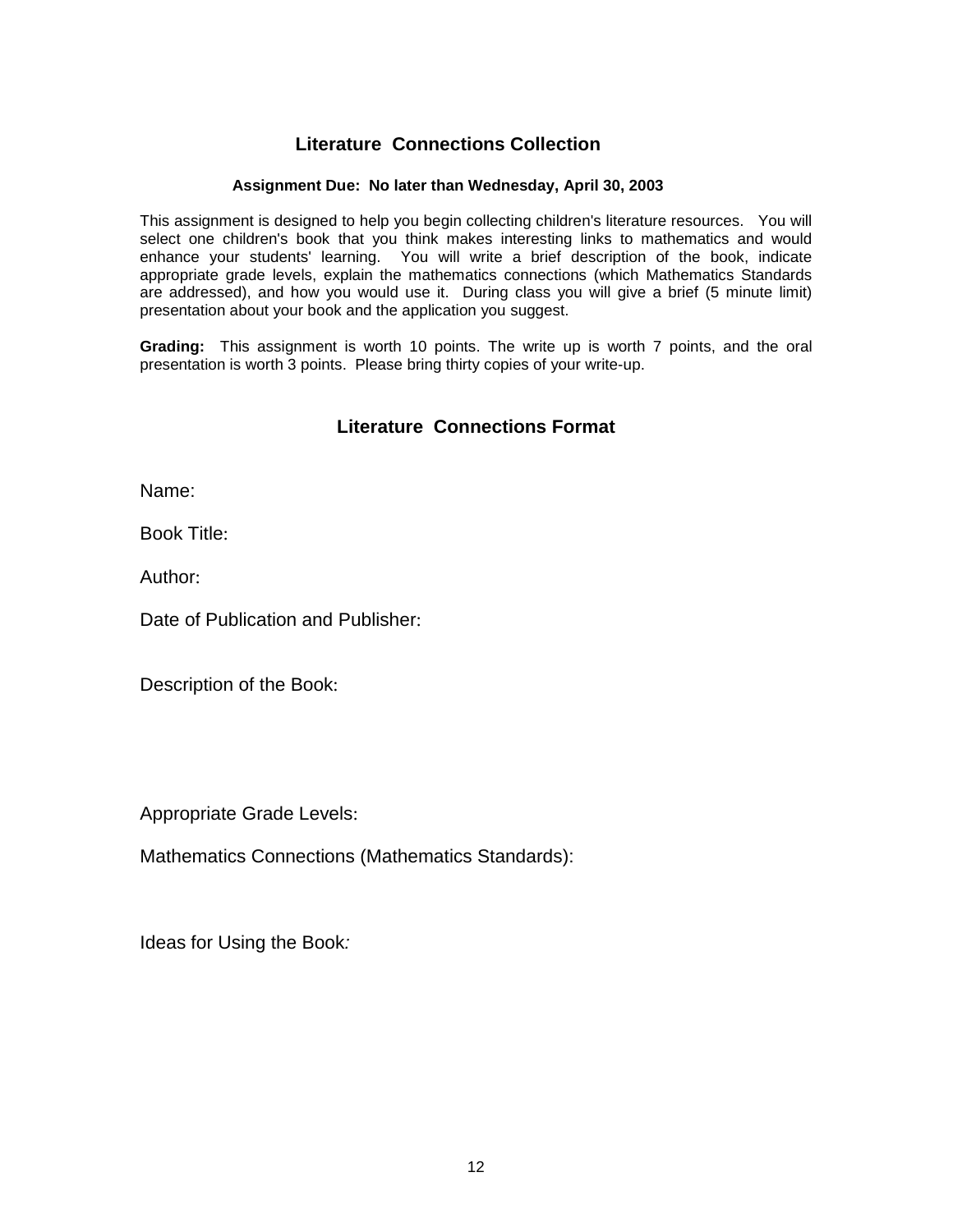# **EDMS 543 COURSE PLAN Section 5 SPRING, 2003**

**Note:** Readings are to be completed by the day they are scheduled.

#### **1: Wednesday, January 22, 2003: Introduction: Developing**

**Understanding, Competence, and Confidence**

# **Due:** Survey

#### **2: Wednesday, January 29, 2003: The Role of the Teacher**

**Reading**: About Teaching Mathematics, pp. 3-28 Math Time, Part 1, pp. 3-37 Elementary and Middle School Mathematics, 3-25

**Due:** Reading Reflection # 1

#### **3: Wednesday, February 5, 2003: Children's Mathematical Thinking**

**Reading:** About Teaching Mathematics, pp.139-160 Math Time, Part 2, pp. 39-52 Elementary and Middle School Mathematics, 26-39 **Article**: Kamii, C., Lewis, B., Livingston, S.J. (December, 1993). Primary arithmetic: Children inventing their own procedures. Arithmetic Teacher. 200-203.

**Due:** Reading Reflection # 2 **Mathematics Web Sites**

#### **4: Wednesday, February 12, 2003: Nature of the Learning Tasks**

**Reading:** About Teaching Mathematics, pp. 29-42, 125-135, 297-308 Elementary and Middle School Mathematics, 40-61 **Article**: Richardson, K. (April, 1997). Too easy for kindergarten and just right for first grade. Teaching Children Mathematics. 432-437.

*Due: Reading Reflection # 3*

#### **\*5: Wednesday, February 19, 2003: Communication in the Mathematics Classroom**

**Reading: Article**: Buschman, Larry. (December, 2001). Using student interviews to guide classroom instruction: an action research project. Teaching Children Mathematics. 222-227. **and**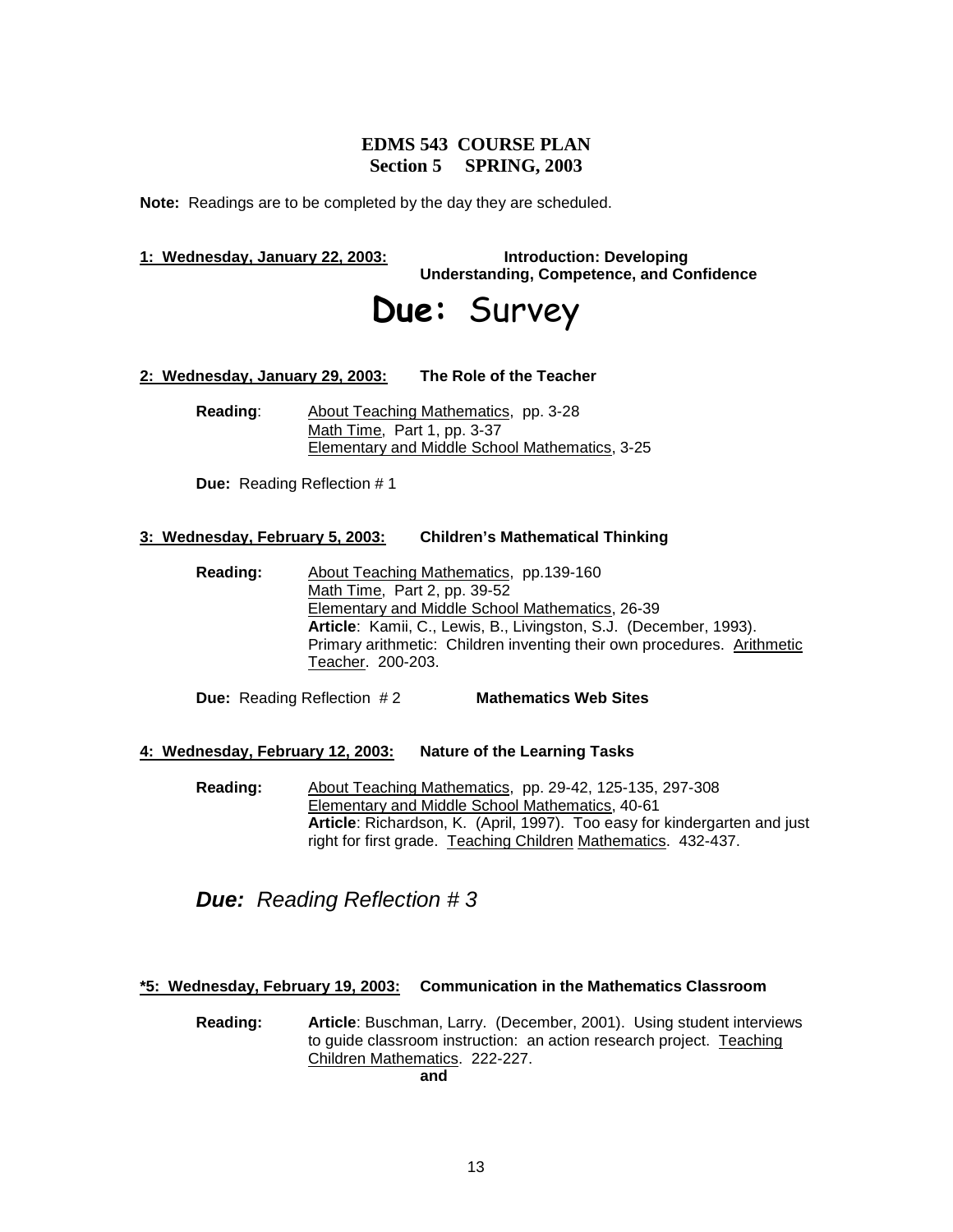Mumme, J.,Shepard, N. (1990). Communication in mathematics. Arithmetic Teacher, 18-22.

**and**

Wickett, M.S. (May, 1997). Serving up number sense and problem solving: *Dinner at the Panda Palace*. Teaching Children Mathematics. 476-480.

**\*Fieldwork – Class will not meet. (Reading Reflection # 4 due next week.)**

#### **6: Wednesday, February 26, 2003: The Culture of the Mathematics Classroom**

Elementary and Middle School Mathematics, 450-464 Math Time, Part 3, pp. 53-72 **Article**: Jacobs, V.R., Bennett, T.R., Bullock, C.R. (May, 2000). Selecting books in Spanish to teach mathematics. Teaching Children Mathematics. 582-587. **and**

Vacc, N.N. (December, 1993). Teaching and learning mathematics through classroom discussion. Arithmetic Teacher. 225-227.

**Due:** Reading Reflections # 4 and # 5 **Teacher Interview**

#### **7: Wednesday, March 5, 2003: Assessment in Mathematics**

**Reading:** About Teaching Mathematics, pp.161-172 Math Time, Part 4, pp. 73-104 Elementary and Middle School Mathematics, 62-84 **Article**: Huniker, D.M. (1993). Interviews: A window to students' conceptual knowledge of the operations. In N.L. Webb (Ed.) Assessment in the mathematics classroom: 1993 Yearbook. 80-86.

**Due:** Reading Reflection # 6

#### **8: Wednesday, March 12, 2003: Mathematics: Number and Place Value**

**Reading:** About Teaching Mathematics, pp. 173-222 Elementary and Middle School Mathematics, 87-106 and 149-170 **Article:** Carroll, W.M., Porter, D. (March, 1997). Invented Strategies can develop meaningful mathematical procedures. Teaching Children Mathematics. 370-374.

**Due:** Reading Reflection # 7 **Classroom Observation**

#### **9: Wednesday, March 19, 2003: Mathematics: Fractions, Decimals, and Percents**

**Reading:** About Teaching Mathematics, pp. 223-252 Elementary and Middle School Mathematics, 209-242

**Due:** Reading Reflection # 8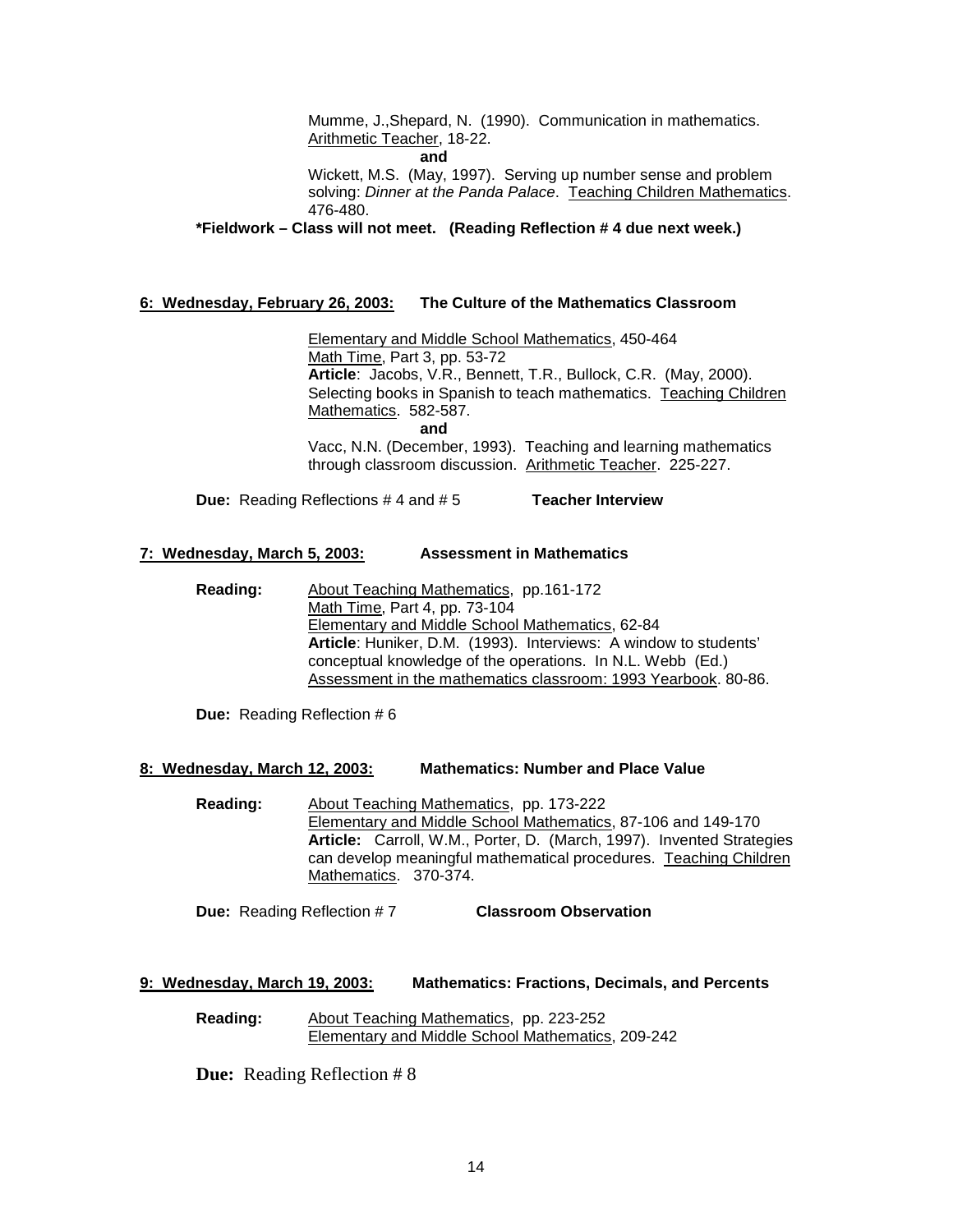**10: Wednesday, March 26, 2003: Mathematics: Measurement**

**Reading:** About Teaching Mathematics, pp. 45-58, 253-260 Elementary and Middle School Mathematics, 277-305 Math Time, Part 5, pp. 105-111

**Due:** Reading Reflection # 9 **Lesson Plan** 

#### **\*\*Spring Break – No class meeting April 2, 2003**

#### **11: Wednesday, April 9, 2003: Mathematics: Probability and Statistics**

**Reading:** About Teaching Mathematics, pp. 59-78, 261-271 Elementary and Middle School Mathematics, 352-383 **Article**: Seidel, J. D. (December, 1996). Gender, Ninja Turtles, and pizza: Using a classroom database for problem solving. Teaching Children Mathematics. 192-199.

**Due**: Reading Reflection # 10 **Student Interview**

#### **\*12: Wednesday, April 16, 2003: Equity and Accessibility for All Students**

**Reading:** Elementary and Middle School Mathematics, 437-449 Successful Inclusive Teaching, chapters 10 and 11

**\*Fieldwork – Class will not meet. (Reading Reflection # 11 due next week.)**

#### **13: Wednesday, April 23, 2003: Mathematics: Geometry and Art**

**Reading:** About Teaching Mathematics, pp. 79-99, 272-283 Elementary and Middle School Mathematics, 306-351 **Article**: Battista, M., Clements, D.H. (January, 1998). Finding the number of cubes in rectangular cube buildings. Teaching Children Mathematics. 258-264.

**Due:** Reading Reflections # 11 and # 12 **Lesson Plan/Teaching Reflection**

#### **14: Wednesday, April 30, 2003 Mathematics: Algebra, Patterns, and Functions**

**Reading:** About Teaching Mathematics, pp. 112-124, 292 **Articles**: Falkner, K., Levi, L., Carpenter, T. (December, 1999). Children's understanding of Equality: a foundation for algebra. Teaching Children Mathematics. 232-236. **and** Ferrini-Mundy, J., Lappan, G., Phillips, E. (February, 1997). Experiences with patterning. Teaching Children Mathematics. 282-288.

**Due:** Reading Reflection # 13 **Literature Connection**